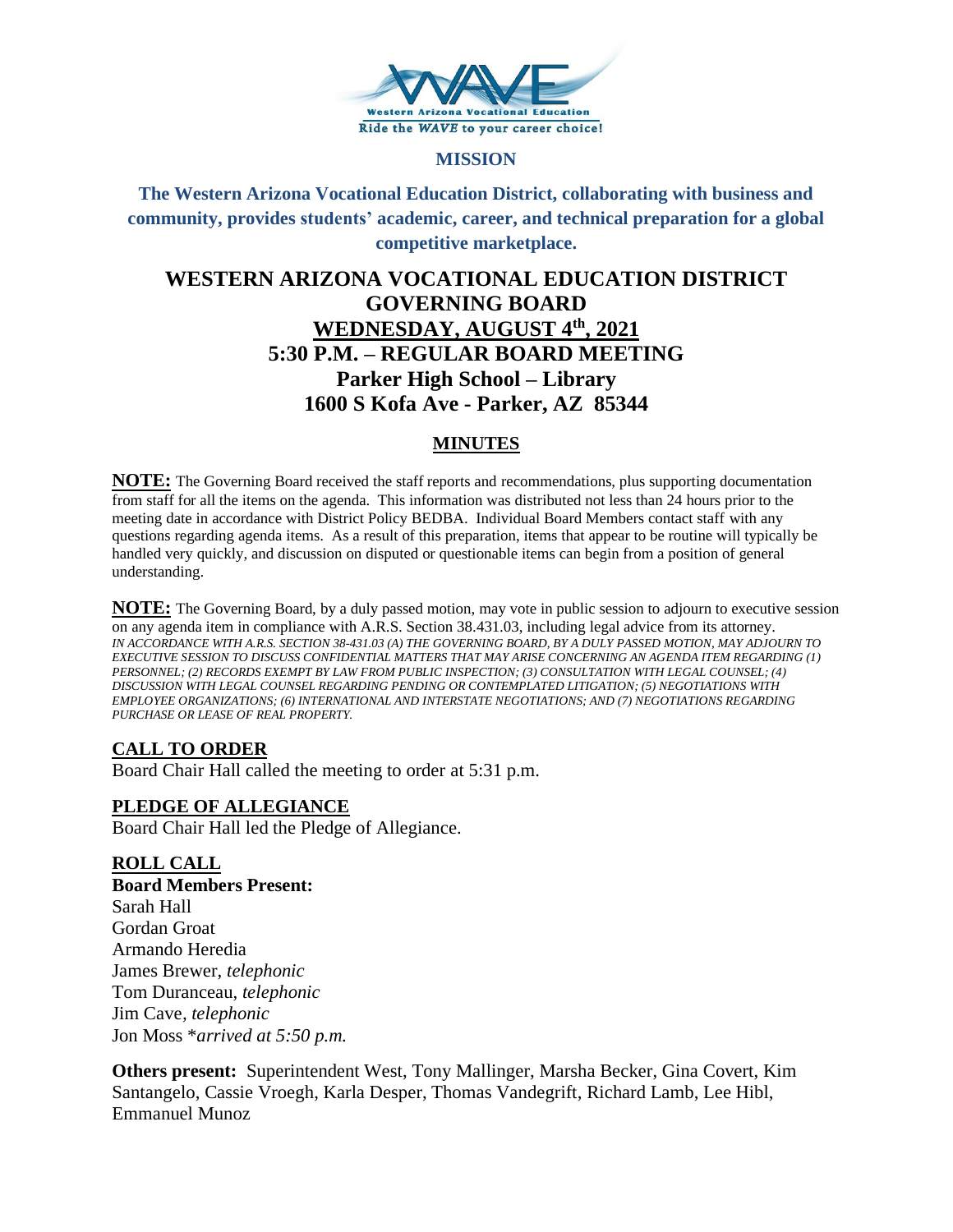#### REGULAR MEETING MINUTES August 4, 2021 WAVE GOVERNING BOARD **PAGE 2**

# **CALL TO THE PUBLIC**

Richard Lamb is on the Arizona Western Community (AWC) College Board representing District 1. He was concerned that he is not hearing more about the WAVE, Parker High School, AWC relationship. He would like to keep this area in the forefront and bring light to the things going on in this part of the county.

#### **AGENDA MODIFICATIONS**

None.

# **WAIVER MOTION:**

**Motion**: Board Member Heredia made a motion to waive the reading in full resolutions presented for adoption at this meeting. Board Member Groat seconded the motion. **Vote:** A vote was taken on the motion. AYES: Groat, Cave, Duranceau, Heredia, Brewer, Hall. NAYES: None. **MOTION CARRIED.**

#### **SUPERINTENDENTS REPORT**

Superintendent West reviewed her monthly events to include district operations, travel and legislative updates.

#### **WAVE OUTSTANDING WORK AWARD**

Tony Mallinger and Board Member Heredia presented the award to Mr. Hibl the autos/welding teacher at Parker High School.

#### **CTE DIRECTOR REPORTS**

As included in the Board packet. New teachers were introduced - WAVE Central Campus, Thomas Vandegrift – Culinary and Parker High School, Emmanuel Munoz – Agriculture.

# **GOVERNING BOARD MEMBER REPORTS**

Board Member Cave noted that he worked with Representative Cobb during the budget process to support the legislative priorities that were funded this session.

#### **ITEMS TO BE WITHDRAWN FROM CONSENT AGENDA**

None.

# **CONSENT AGENDA**

- **1. Approve WAVE District operating expense vouchers and payroll vouchers.**
- **2. Discussion and possible action to approve the minutes of the June 2nd, 2021 Regular Board Meeting, June 28th, 2021 Budget Workshop, and the July 12th, 2021 Special Board Meeting.**
- **3. Discussion and possible action to approve Superintendent West as the Qualified Evaluator for the 2021-2022 school year.**

**Motion**: Board Member Duranceau made a motion to approve district operating expense and payroll vouchers. Board Member Heredia seconded the motion.

**Vote:** A vote was taken on the motion. AYES: Hall, Moss, Duranceau, Groat, Cave, Heredia, Brewer. NAYES: None. **MOTION CARRIED.**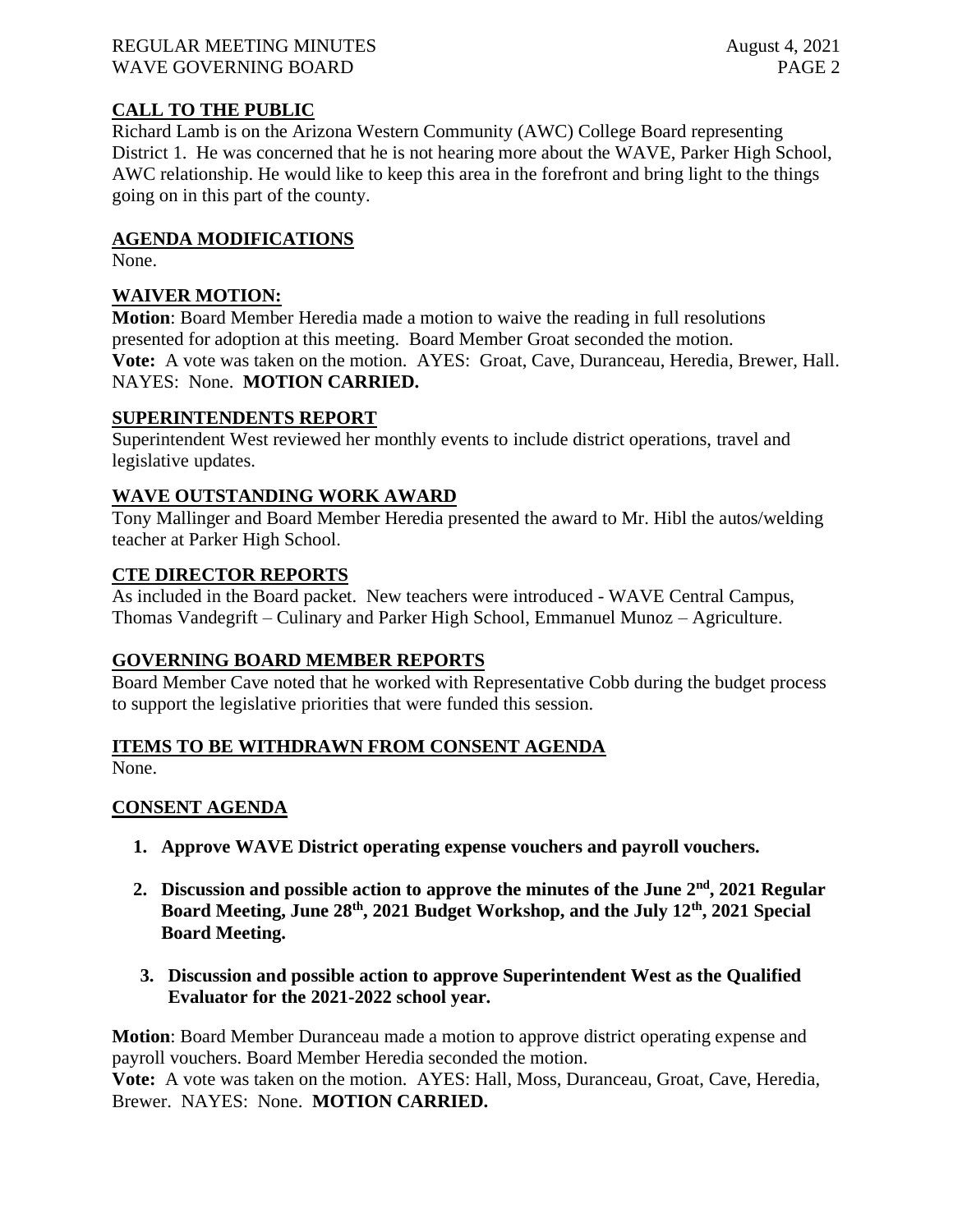#### **OLD BUSINESS**

- **4. Discussion and possible action on items relating to school closures, school reopening and COVID19 pandemic related issues to include but not limited to:**
	- ADM Update
	- Operational Plans for 21-22

Supt. West presented the most up to date ADM numbers noting that it appears enrollment numbers are up at our partner districts from last year which we hope will have a positive impact on CTE enrollment as well. She also discussed operational plans for 21-22 as listed in the welcome letter that was included.

#### **5. Discussion and possible action on the WAVE Central Campus roof project.**

CORE Construction (Emerson Ward) was in attendance to present their findings to date on the Central Campus roof project. CORE presented their Rough Order of Magnitude (ROM) Budget and timeline with the Board. This includes the "living estimate" along with the various contingencies. The Board members participated in discussion regarding the various findings. A large part of the discussion involved the solar panels currently in place. All support the concept of solar but discussed the impact of the numbers of penetrations on the roof as well as the weight capacity issues that have come to light. Another consideration by the Board relating to the solar are the increased electrical costs if the solar is removed. It was noted that we anticipate some of the loss from the solar production will be offset by the new, more efficient HVAC units as well as bringing the insulation up to code. CORE/engineers recommend not putting solar back on the roof to give us the best chance at a long roof life.

Other discussion surrounded the types of HVAC units, lead time for delivery, what options we have for strengthening the roof and the life expectancy of the roof and HVAC units. It was added that a maintenance plan for the roof and HVAC units will help extend their life. The Board decided to move forward without the solar installed on the roof and to look at other options, such as a shade structure. CORE and Superintendent West were asked to reach out to the parking lot property owner as well as Unisource to explore these options further.

The timeline presented had benchmarks that will have CORE bring a proposal back to the Board in December. Due to the long lead time, they are hoping for a Board decision so items can be ordered starting in January with construction to be started in May 2022. The goal is to lock in prices at the best time while still being able to get the products delivered.

**Motion**: Board Member Groat made a motion to move forward with proposed plans as part of what has already been approved to be paid for with the understanding that the solar will not be replaced on the room but further research will be done on solar options. Board Member Moss seconded the motion.

**Vote:** A vote was taken on the motion. AYES: Hall, Brewer, Moss, Duranceau, Heredia, Groat. NAYES: Cave. **MOTION CARRIED.**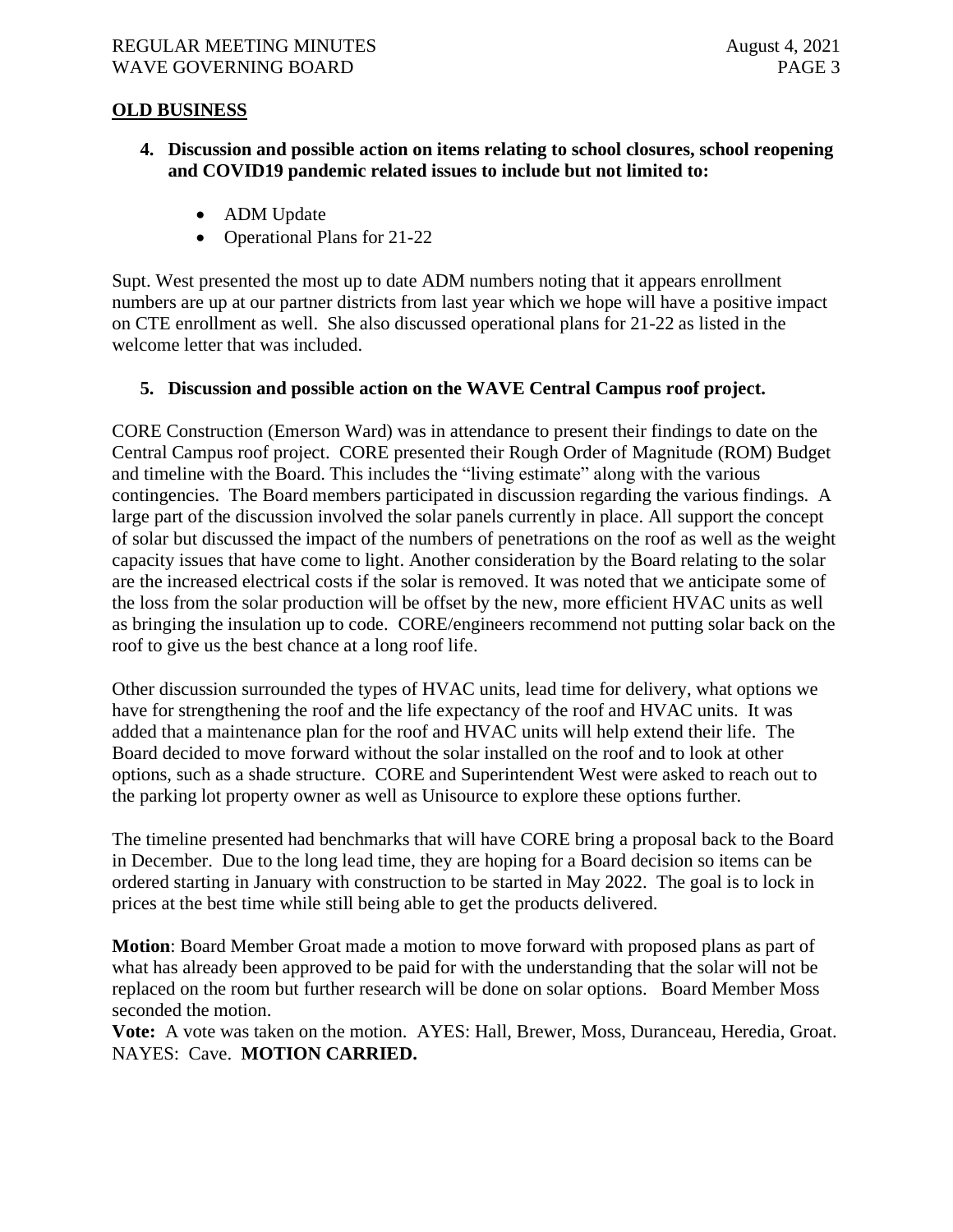#### **NEW BUSINESS**

**6. Discussion and possible action to approve CTED eligible courses and programs at satellite campuses per attached list.** 

Superintendent West noted that MALC Business program had also been approved by the state and would be included in CTED funding this year. Board Member Duranceau asked for clarification on name changes to Stagecraft and for an explanation on Lab Assistant classes.

**Motion**: Board Member Duranceau made a motion to approve the satellite programs and courses as presented. Board Member Heredia seconded the motion. **Vote:** A vote was taken on the motion. AYES: Brewer, Hall, Moss, Duranceau, Cave, Heredia, Groat. NAYES: None. **MOTION CARRIED.**

#### **7. Discussion and possible action to approve CTED eligible courses and programs as central/concurrent programs per attached list.**

Superintendent West explained the changes to the list.

**Motion**: Board Member Moss made a motion to approve the central/concurrent program listing as presented. Board Member Groat seconded the motion. **Vote:** A vote was taken on the motion. AYES: Groat, Hall, Moss, Duranceau, Brewer, Cave,

Heredia. NAYES: None. **MOTION CARRIED.**

# **8. Discussion and Possible Action on the New Five Year (5) Inter Governmental Agreements (IGA's) with Partner Districts.**

These agreements represent our new five year IGAs with the partner districts. Legal counsel has reviewed. All Board approved amendments from the last IGA sequence were incorporated as well as updating current practice on direct reporting.

**Motion**: Board Member Heredia made a motion to approve the five year IGA with our partner districts as presented with minor changes at the discretion of the Superintendent. Board Member Moss seconded the motion.

**Vote:** A vote was taken on the motion. AYES: Moss, Groat, Hall, Duranceau, Brewer, Cave, Heredia. NAYES: None. **MOTION CARRIED.**

# **9. Discussion and possible action on Intergovernmental Agreement for Lobbying Services.**

All CTEDs participate in this agreement and each district pays based on their size. The agreement is for 3 years with an option to extend. This agreement allows the CTEDs to coordinate their efforts more efficiently and effectively.

**Motion**: Board Member Moss made a motion to approve the Intergovernmental Agreement for lobbying services as presented. Board Member Duranceau seconded the motion. **Vote:** A vote was taken on the motion. AYES: Moss, Groat, Hall, Duranceau, Brewer, Cave, Heredia. NAYES: None. **MOTION CARRIED.**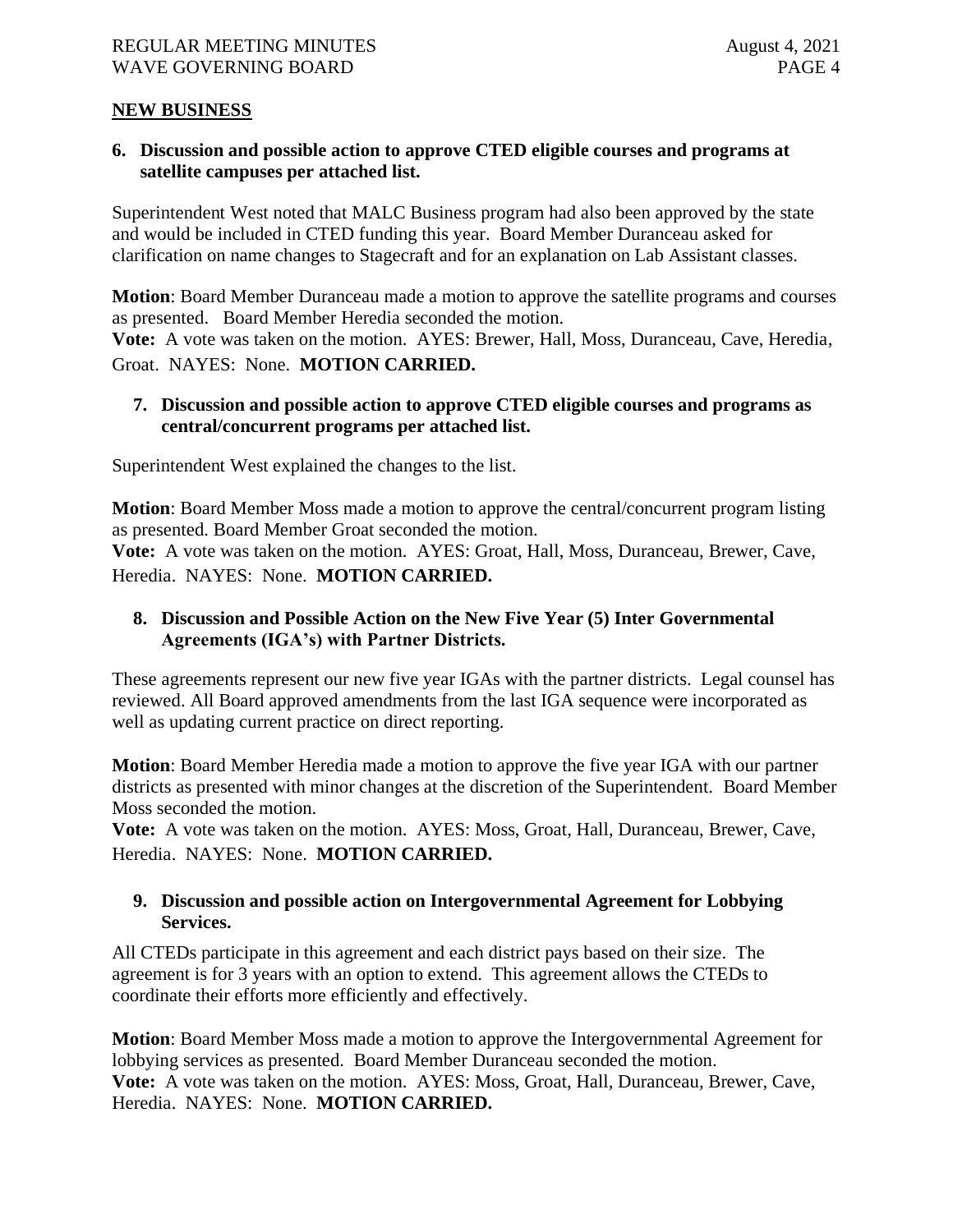#### **10. Discussion and possible action on final FY21 budget payment to the partner districts.**

The payments are listed in the packet. This represents the last payment for FY21.

**Motion**: Board Member Heredia made a motion to approve payments to the partner districts as listed not to exceed \$953,812. Board Member Moss seconded the motion. **Vote:** A vote was taken on the motion. AYES: Moss, Groat, Hall, Duranceau, Brewer, Cave, Heredia. NAYES: None. **MOTION CARRIED.**

#### **11. Discussion and possible action to approve the WAVE Fire Academy Academic Calendar for the 2021-2022 school year**.

The WAVE Fire Calendar has been aligned to the KUSD and KAOL calendars to the greatest extent possible. It is different than our other WAVE calendar to accommodate the needs of this program. Supt West noted that we have 347 hours of instruction, 20 students enrolled and we will be including live fire for certification purposes.

**Motion**: Board Member Heredia made a motion to approve 2021-2022 WAVE Fire Explorer Academy Calendar. Board Member Groat seconded the motion.

**Vote:** A vote was taken on the motion. AYES: Moss, Groat, Hall, Duranceau, Brewer, Cave, Heredia. NAYES: None. **MOTION CARRIED.**

# **12. Discussion and possible action to pay Jennifer Yeomans, WAVE Support Staff, her current hourly rate of pay when acting as a substitute teacher at WAVE Central Campus.**

Superintendent West requested that the current WAVE Support Staff be paid at her current hourly rate of pay when she acts as a substitute teacher. With our current pay structure, she would lose money if she acted in a substitute teacher capacity. This is needed for budget tracking purposes.

**Motion**: Board Member Moss made a motion to approve Jennifer Yeomans to be paid at her hourly rate of pay when acting as a substitute teacher at WAVE Central Campus. Board Member Heredia seconded the motion.

**Vote:** A vote was taken on the motion. AYES: Moss, Groat, Hall, Duranceau, Brewer, Cave, Heredia. NAYES: None. **MOTION CARRIED.**

#### **13. Discussion and possible action on the Arizona School Boards Association Proposed 2022 Political Agenda, appointment of WAVE official delegate/alternate and direction to the District's delegate to represent the Board's determined position.**

Superintendent West and the Board discussed the process of creating the political agenda and the delegate assembly.

**Motion**: Board Member Moss made a motion to approve James Brewer as the WAVE ASBA Delegate (no alternate selected) for the 2022 ASBA Delegate Assembly giving them the authority to use their discretion when voting on behalf of the WAVE Board. Board Member Duranceau seconded the motion.

**Vote:** A vote was taken on the motion. AYES: Groat, Hall, Moss, Duranceau, Brewer, Cave, Heredia. NAYES: None. **MOTION CARRIED.**